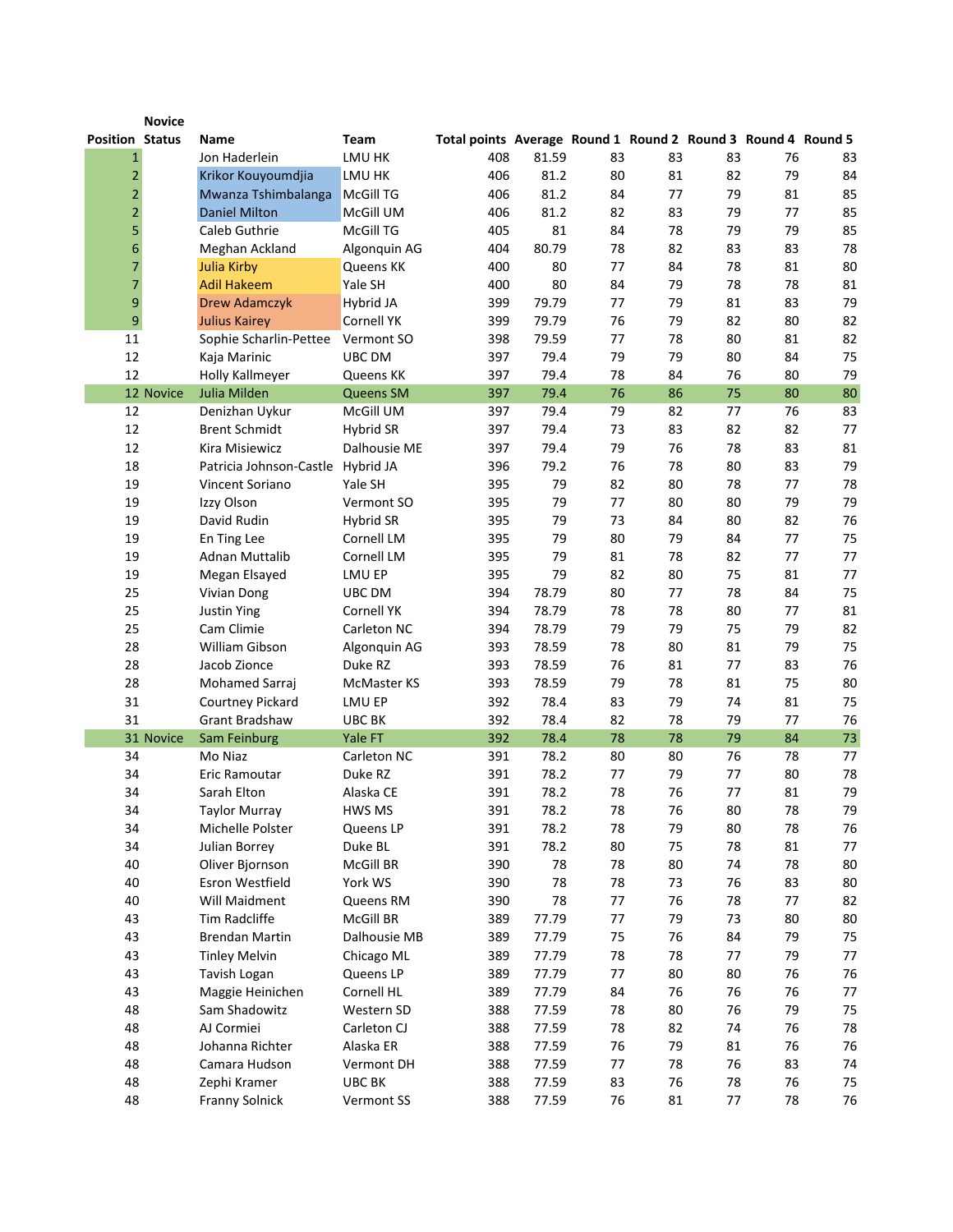| 54         |                           | Dalhousie MB    |     |       | 76      |        | 84     | 80      |        |
|------------|---------------------------|-----------------|-----|-------|---------|--------|--------|---------|--------|
|            | Jacqueline Byers          |                 | 387 | 77.4  |         | 75     |        |         | 72     |
| 55         | lain Ireland              | Hybrid BI       | 386 | 77.2  | 75      | 76     | 77     | 81      | 77     |
| 55         | Genevieve Riccoboni       | McGill RA       | 386 | 77.2  | 74      | 80     | 79     | 77      | 76     |
| 55 Novice  | <b>Christopher Taylor</b> | Yale FT         | 386 | 77.2  | 77      | 77     | 77     | 82      | 73     |
| 55         | Kathryn LeBlanc           | EDS LP          | 386 | 77.2  | 78      | 78     | 79     | 76      | 75     |
| 55         | Jenn Lee                  | McGill LB       | 386 | 77.2  | 78      | 79     | 82     | 76      | 71     |
| 60         | AJ Carver                 | Alaska CE       | 385 | 77    | 76      | 75     | 77     | 78      | 79     |
| 60         | Daniel Schonning          | HWS MS          | 385 | 77    | 75      | 73     | 80     | 78      | 79     |
| 60         | Gordon Lew                | Chicago ML      | 385 | 77    | 79      | 79     | 77     | 76      | 74     |
| 60         | Katrina Dods              | Western SD      | 385 | 77    | 77      | 78     | 77     | 78      | 75     |
| 60 Novice  | Austin Lee                | Duke BL         | 385 | 77    | 80      | 74     | 75     | 79      | 77     |
| 65         | Gabi Belzil               | Hybrid BI       | 384 | 76.79 | 76      | 75     | 76     | 80      | 77     |
| 65         | Rebecca White             | Vermont GW      | 384 | 76.79 | 73      | 78     | 79     | 82      | 72     |
| 65         | <b>Treor Jones</b>        | Carleton CJ     | 384 | 76.79 | 76      | 83     | 74     | 75      | 76     |
| 65         | Inbum Lee                 | Cornell HL      | 384 | 76.79 | 84      | 75     | 76     | 74      | 75     |
| 65 Novice  | Luka Stojanovic           | EDS SB          | 384 | 76.79 | 77      | 77     | 78     | 78      | 74     |
| 70         | Sam Erickson              | Alaska ER       | 383 | 76.59 | 75      | 78     | 79     | 75      | 76     |
| $70\,$     | Matthew Cassleman         | Laurier CS      | 383 | 76.59 | $77 \,$ | 72     | 79     | 79      | 76     |
| $70\,$     | Ben Leff                  | Cornell KL      | 383 | 76.59 | 76      | 75     | 76     | 78      | 78     |
|            |                           | Dalhousie JS    |     | 76.59 | 78      | 77     | 78     | 75      |        |
| $70\,$     | Rebecca Steele            | Vermont GW      | 383 |       |         |        |        |         | 75     |
| 74         | Mariel Golden             |                 | 382 | 76.4  | 73      | 78     | 78     | 79      | 74     |
| 74         | Rachel Embree             | Dalhousie ME    | 382 | 76.4  | 75      | 75     | 78     | 78      | 76     |
| 74         | <b>Holly Engtrom</b>      | McGill EH       | 382 | 76.4  | 75      | 79     | 74     | 78      | 76     |
| 74         | Aisha Wilks               | Hybrid WY       | 382 | 76.4  | $77 \,$ | 77     | 74     | 79      | 75     |
| 78 Novice  | <b>Betsy Studholme</b>    | Queens SM       | 381 | 76.2  | 73      | 77     | 75     | 79      | 77     |
| 78 Novice  | Greta Hoaken              | McGill EH       | 381 | 76.2  | 73      | 79     | 75     | 79      | 75     |
| 78         | Mia Kibel                 | McMaster KS     | 381 | 76.2  | $77 \,$ | 76     | 74     | 75      | 79     |
| 78         | Allison Morrell           | UBC MM          | 381 | 76.2  | 76      | 76     | 77     | 77      | 75     |
| 78         | Katelyn Offerdahl         | Rochester OH    | 381 | 76.2  | 72      | 78     | 75     | 79      | 77     |
| 78         | Jacob Senghas             | Vermont SS      | 381 | 76.2  | 76      | 79     | 78     | 75      | 73     |
| 78         | Miriam Kohn               | Rochester KP    | 381 | 76.2  | 75      | 78     | 75     | 79      | 74     |
| 78         | Ryan Howson               | Western TH      | 381 | 76.2  | 74      | 77     | 76     | 78      | 76     |
| 86         | Ann de Sequeira           | Laurier CS      | 380 | 76    | 78      | 72     | 79     | 77      | 74     |
| 86         | Conor McGurk              | UBC MM          | 380 | 76    | 77      | 74     | 78     | 76      | 75     |
| 86         | Sophia Pitcairn           | Vassar MP       | 380 | 76    | 75      | 76     | 76     | 81      | 72     |
| 86         | Julia Brocklehurst        | McGill LB       | 380 | 76    | 76      | 78     | 82     | 74      | $70\,$ |
| 90         | Mishal Ashraf             | McGill RA       | 379 | 75.79 | 72      | 79     | 76     | 76      | 76     |
| 90         | Kiran Saili               | York WS         | 379 | 75.79 | 75      | 71     | 76     | 80      | 77     |
| 90         | Jen Kim                   | Cornell KL      | 379 | 75.79 | 74      | 73     | $77\,$ | $77 \,$ | 78     |
| 90         | Will Rooney               | Queens RM       | 379 | 75.79 | 74      | 75     | 75     | 76      | 79     |
| 90         | Daniel Fong               | EDS FC          | 379 | 75.79 | 73      | 74     | 77     | 82      | 73     |
| 90         | <b>Timothy Perdew</b>     | <b>Kings PS</b> | 379 | 75.79 | 71      | 79     | 78     | 75      | 76     |
| 90         | Walter Jothiraj           | Dalhousie JS    | 379 | 75.79 | 76      | 75     | 80     | 74      | 74     |
| 90         | Ashlyn Olson              | Patryk ON       | 379 | 75.79 | 77      | 74     | 77     | 78      | 73     |
| 90         | Joseph Samelson           | Patryk CS       | 379 | 75.79 | 73      | 80     | 73     | 80      | 73     |
| 99         | Luke Dodge                | Vermont DH      | 378 | 75.59 | 76      | 76     | 75     | 78      | 73     |
|            |                           |                 |     |       |         |        |        |         |        |
| 99 Novice  | Josh Webb                 | Patryk AW       | 378 | 75.59 | 75      | 73     | 77     | 79      | 74     |
| 99         | Nico Palesch              | EDS LP          | 378 | 75.59 | 74      | 76     | 78     | 74      | 76     |
| 99         | Maximilien Moran          | Vassar MP       | 378 | 75.59 | 76      | 72     | 78     | 80      | 72     |
| 99         | Jonah Ortiz               | Kings LO        | 378 | 75.59 | 67      | 78     | 81     | 75      | 77     |
| 99         | <b>Ryan Collins</b>       | Patryk CS       | 378 | 75.59 | 75      | 75     | 73     | 78      | 77     |
| 99         | Chris Duignan             | Xavier DS       | 378 | 75.59 | 78      | $71\,$ | 77     | 79      | 73     |
| 106        | Sarah Hofmann             | Rochester OH    | 377 | 75.4  | 73      | 76     | 75     | 77      | 76     |
| 106        | Jacob Van Ness            | Patryk ON       | 377 | 75.4  | 76      | 73     | 77     | 79      | 72     |
| 106 Novice | Isaac Botham              | EDS SB          | 377 | 75.4  | 76      | 74     | 79     | 76      | 72     |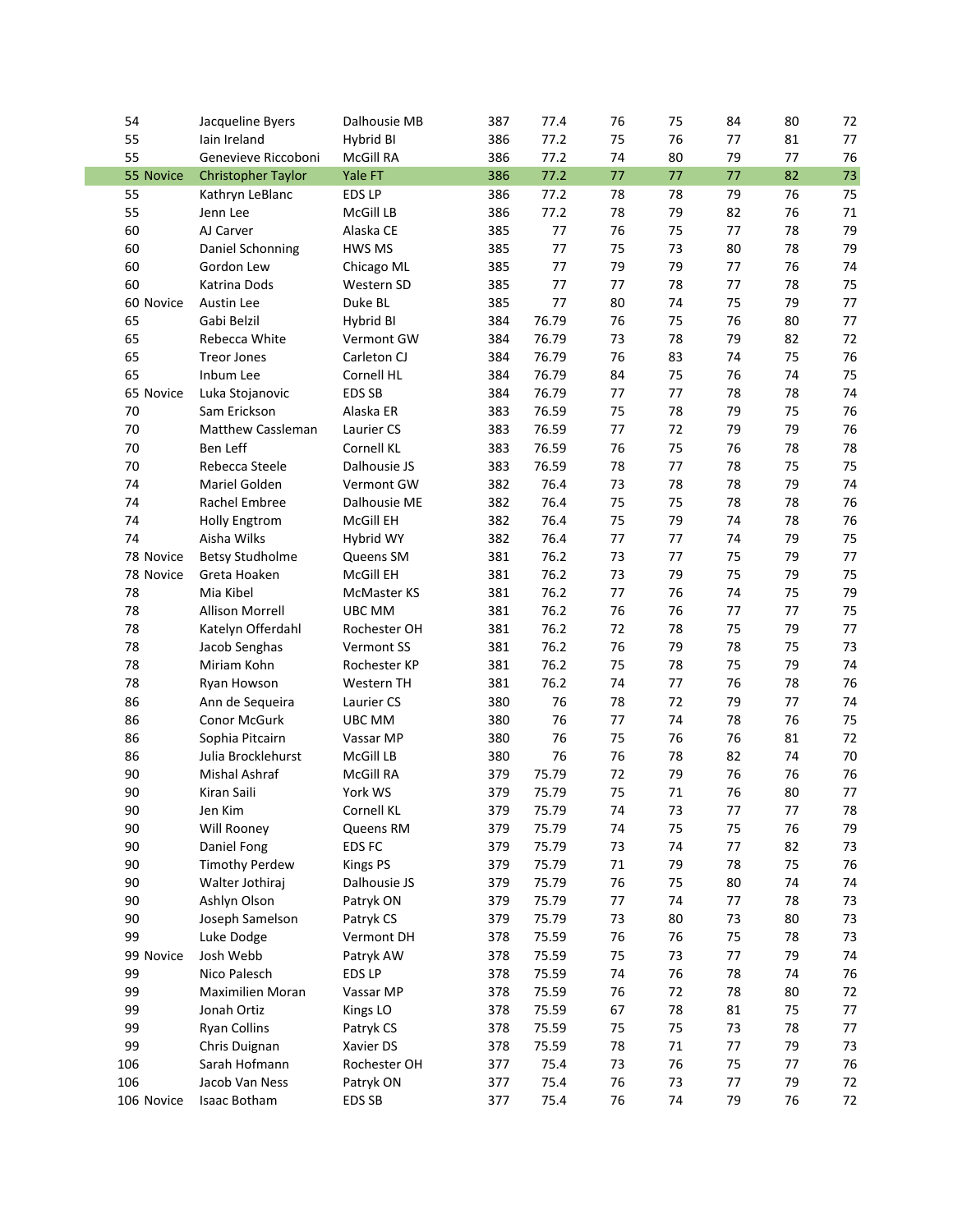| 106 Novice | Anika Ayyar           | Duke LA           | 377 | 75.4  | 76     | 76       | 74           | 73       | 78 |
|------------|-----------------------|-------------------|-----|-------|--------|----------|--------------|----------|----|
| 110        |                       | Swing 3           | 376 | 75.2  | 70     | 78       | 76           | 76       | 76 |
| 110        | <b>Chris Perkins</b>  | Rochester KP      | 376 | 75.2  | 75     | 77       | 73           | 77       | 74 |
| 110        | Nandini Thogarapalli  | Western TH        | 376 | 75.2  | 74     | 76       | 77           | 75       | 74 |
| 110 Novice | Kiana Saint-Macay     | McGill ST         | 376 | 75.2  | 76     | 74       | 75           | 75       | 76 |
| 110        | Shannon Hogan         | UBC HD            | 376 | 75.2  | 75     | 76       | 76           | 77       | 72 |
| 115 Novice | Rubin Danberg-Biggs   | Cornell DS        | 375 | 75    | 73     | 76       | 74           | 75       | 77 |
| 115 Novice | Dan Stoyell           | Cornell DS        | 375 | 75    | 73     | 78       | 75           | 73       | 76 |
| 115        | Matthieu Ostrander    | Alaska OT         | 375 | 75    | 66     | 80       | 73           | 79       | 77 |
| 118        | <b>Adrian Pecotic</b> | Dalhousie PC      | 374 | 74.79 | 70     | 75       | 75           | 78       | 76 |
| 118        | Arron Chahal          | EDS FC            | 374 | 74.79 | 75     | 73       | 75           | 80       | 71 |
| 118        | John Sailer           | <b>Kings PS</b>   | 374 | 74.79 | 70     | 79       | 77           | 74       | 74 |
| 118        | Minae Kwon            | Cornell KS        | 374 | 74.79 | 75     | 74       | 77           | 76       | 72 |
| 118        | Andrew Shi            | Cornell KS        | 374 | 74.79 | 74     | 76       | 77           | 75       | 72 |
| 118 Novice | Therese Koch          | McGill SK         | 374 | 74.79 | 76     | 77       | 74           | 75       | 72 |
| 124        | Lucy LeFever          | Kings LO          | 373 | 74.59 | 72     | 75       | 78           | 76       | 72 |
| 124 Novice | Jessie Bartsoff       | McGill BH         | 373 | 74.59 | 74     | 76       | 74           | 76       | 73 |
| 124 Novice | Daniel Huang          | McGill BH         | 373 | 74.59 | 73     | 73       | 74           | 78       | 75 |
| 124        | Daniel Fletcher       | California FV     | 373 | 74.59 | 74     | 75       | 72           | 76       | 76 |
| 128 Novice | Claire Atwood         | Patryk AW         | 372 | 74.4  | 72     | 75       | 75           | 76       | 74 |
| 128        | Jonathon Taylor       | Alaska OT         | 372 | 74.4  | 65     | 77       | 73           | 81       | 76 |
| 128 Novice | Hadhy Ayaz            | McMaster JA       | 372 | 74.4  | 72     | 77       | 75           | 74       | 74 |
| 128        | Hannah Stordy         | Xavier DS         | 372 | 74.4  | 75     | 70       | 76           | 80       | 71 |
| 128 Novice | PaxLayla Gale-Santos  | Western GL        | 372 | 74.4  | 72     | 76       | 75           | 77       | 72 |
| 133        | <b>Bryce Cross</b>    | Dalhousie PC      | 371 | 74.2  | 72     | 70       | 75           | 78       | 76 |
| 133 Novice | Ben Tang              | McGill ST         | 371 | 74.2  | 75     | 70       | 77           | 74       | 75 |
| 133 Novice | Nick Lockett          | Duke LA           | 371 | 74.2  | 74     | 75       | 74           | 73       | 75 |
| 133        | Joey Doyle            | UBC HD            | 371 | 74.2  | 76     | 74       | 74           | 76       | 71 |
| 133 Novice | Justine Schaefer      | McGill SK         | 371 | 74.2  | 74     | 75       | 73           | 75       | 74 |
|            |                       |                   | 371 | 74.2  | 78     | 72       |              | 74       | 74 |
| 133<br>139 |                       | Swing 1           | 370 | 74    | 73     |          | 73<br>$71\,$ |          | 75 |
| 139 Novice |                       | Swing 3           | 370 | 74    | 74     | 76<br>74 | 73           | 75<br>75 | 74 |
|            | Philippe Lemay        | Montreal LL       |     |       |        |          |              |          |    |
| 139        | Rachael Savage        | <b>Clemson VS</b> | 370 | 74    | 73     | 75       | 73           | 76       | 73 |
| 139        | Johanna Christophel   | Patryk PC         | 370 | 74    | 73     | 73       | 75           | 78       | 71 |
| 143 Novice | Patrice Labonte       | Montreal LL       | 369 | 73.79 | 74     | 73       | 73           | 75       | 74 |
| 143        | Leah VanSyckel        | Clemson VS        | 369 | 73.79 | 74     | 73       | 74           | 75       | 73 |
| 145 Novice | Katelyn Johnstone     | McMaster JA       | 368 | 73.59 | 72     | 75       | 72           | 76       | 73 |
| 145 Novice | Anshika Niraj         | California NH     | 368 | 73.59 | 77     | 71       | 72           | 76       | 72 |
| 147 Novice | Bobby Vo              | California FV     | 367 | 73.4  | 72     | 75       | $70\,$       | 76       | 74 |
| 147        |                       | Swing 2           | 367 | 73.4  | 73     | 77       | 73           | 75       | 69 |
| 149        | Cecilia Yang          | Hybrid WY         | 366 | 73.2  | 75     | 74       | 69           | 75       | 73 |
| 149        | Jumana Bahrainwala    | Laurier BC        | 366 | 73.2  | 72     | 75       | 74           | $71\,$   | 74 |
| 149        | Sean Themea           | Ithica TS         | 366 | 73.2  | 73     | 71       | 74           | 74       | 74 |
| 149        | Morgyn Sattenspiel    | Ithica TS         | 366 | 73.2  | 73     | 70       | 76           | 74       | 73 |
| 149 Novice | Jack Ding             | Western DZ        | 366 | 73.2  | 74     | 72       | 72           | 77       | 71 |
| 154        | Caleb Pena            | Patryk PC         | 365 | 73    | 74     | 73       | $70\,$       | 77       | 71 |
| 154 Novice | Ivy Xu                | Laurier AX        | 365 | 73    | 74     | 70       | 74           | 78       | 69 |
| 156        | Dylan Clarke          | Laurier BC        | 364 | 72.79 | 73     | 74       | 77           | 66       | 74 |
| 156 Novice | Amir Hamid            | York HP           | 364 | 72.79 | 70     | 72       | 75           | 74       | 73 |
| 156 Novice | Archie Zhang          | McMaster BZ       | 364 | 72.79 | 73     | 73       | 75           | 74       | 69 |
| 156 Novice | Jason Markey          | Queens KM         | 364 | 72.79 | 79     | 68       | 73           | 74       | 70 |
| 160        | Pranay Pratijit       | York HP           | 363 | 72.59 | 71     | 72       | 73           | 75       | 72 |
| 160        |                       | Swing 1           | 363 | 72.59 | $71\,$ | 73       | 71           | 73       | 75 |
| 160 Novice | Imran Al-Bakh'kam     | Laurier AX        | 363 | 72.59 | $71\,$ | 69       | 76           | 75       | 72 |
| 163 Novice | David Bagley          | McMaster BZ       | 362 | 72.4  | 72     | 72       | 74           | 75       | 69 |